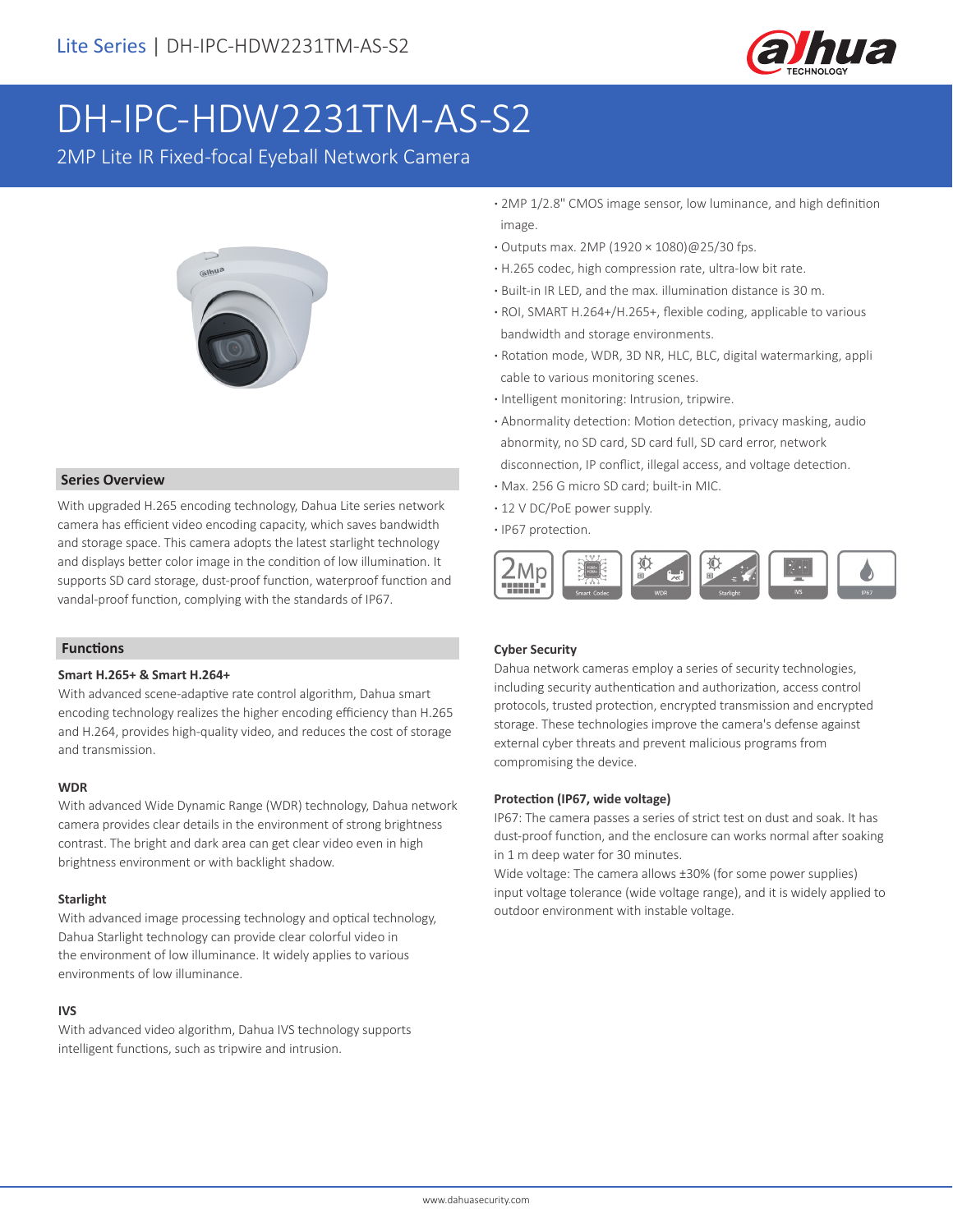# Lite Series | DH-IPC-HDW2231TM-AS-S2

| <b>Technical Specification</b>  |          |                                                                                                                   |                      |                                 |                                |
|---------------------------------|----------|-------------------------------------------------------------------------------------------------------------------|----------------------|---------------------------------|--------------------------------|
| Camera                          |          |                                                                                                                   |                      |                                 |                                |
| <b>Image Sensor</b>             |          | 1/2.8" CMOS                                                                                                       |                      |                                 |                                |
| Max. Resolution                 |          | 1920 (H) × 1080 (V)                                                                                               |                      |                                 |                                |
| <b>ROM</b>                      |          | 128 MB                                                                                                            |                      |                                 |                                |
| <b>RAM</b>                      |          | 128 MB                                                                                                            |                      |                                 |                                |
| <b>Scanning System</b>          |          | Progressive                                                                                                       |                      |                                 |                                |
| <b>Electronic Shutter Speed</b> |          | Auto/Manual 1/3 s-1/100,000 s                                                                                     |                      |                                 |                                |
| Min. Illumination               |          | 0.002 Lux@F1.6 (Color, 30 IRE)<br>0.0002 Lux@F1.6 (B/W, 30 IRE)<br>0 Lux (Illuminator on)                         |                      |                                 |                                |
| S/N Ratio                       |          | > 56 dB                                                                                                           |                      |                                 |                                |
| <b>Illumination Distance</b>    |          | 30 m (98.43 ft) (IR)                                                                                              |                      |                                 |                                |
| Illuminator On/Off Control      |          | Auto; manual                                                                                                      |                      |                                 |                                |
| <b>Illuminator Number</b>       |          | 2 (IR LED)                                                                                                        |                      |                                 |                                |
| Pan/Tilt/Rotation Range         |          | Pan: 0°-360°<br>Tilt: 0°-78°<br>Rotation: 0°-360°                                                                 |                      |                                 |                                |
| Lens                            |          |                                                                                                                   |                      |                                 |                                |
| Lens Type                       |          | Fixed-focal                                                                                                       |                      |                                 |                                |
| Lens Mount                      |          | M12                                                                                                               |                      |                                 |                                |
| Focal Length                    |          | 2.8 mm; 3.6 mm                                                                                                    |                      |                                 |                                |
| Max. Aperture                   |          | 2.8 mm: F1.6<br>3.6 mm: F1.6                                                                                      |                      |                                 |                                |
| Field of View                   |          | 2.8 mm: Horizontal: 107°; Vertical: 56°; Diagonal: 127°<br>3.6 mm: Horizontal: 88°; Vertical: 44°; Diagonal: 105° |                      |                                 |                                |
| Iris Control                    |          | Fixed                                                                                                             |                      |                                 |                                |
| Close Focus Distance            |          | 2.8 mm: 0.7 m (2.30 ft)<br>3.6 mm: 1.3 m (4.27 ft)                                                                |                      |                                 |                                |
|                                 | Lens     | Detect                                                                                                            | Observe              | Recognize                       | Identify                       |
| <b>DORI Distance</b>            | $2.8$ mm | 43.9 m<br>(144.03 ft)                                                                                             | 17.5 m<br>(57.41 ft) | 8.8 m<br>(28.87 ft)             | 4.4 m<br>$(14.44$ ft)          |
|                                 | $3.6$ mm | 58.9 m<br>(193.24 ft)                                                                                             | 23.6 m<br>(77.43 ft) | 11.8 <sub>m</sub><br>(38.71 ft) | 5.9 <sub>m</sub><br>(19.36 ft) |

| Smart Event |  |
|-------------|--|
|-------------|--|

| <b>IVS</b>        | Tripwire; intrusion                                                                                                                                                                                                                                               |
|-------------------|-------------------------------------------------------------------------------------------------------------------------------------------------------------------------------------------------------------------------------------------------------------------|
| Video             |                                                                                                                                                                                                                                                                   |
| Video Compression | H.265; H.264; H.264B; MJPEG (Only supported by the<br>sub stream)                                                                                                                                                                                                 |
| Smart Codec       | Smart H.265+; Smart H.264+                                                                                                                                                                                                                                        |
| Video Frame Rate  | Main stream:<br>1920 × 1080@1-25/30 fps<br>Sub stream:<br>$704 \times 576@1 - 25$ fps<br>704 × 480@1-30 fps<br>*The values above are the max, frame rates of each<br>stream; for multiple streams, the values will be subjected<br>to the total encoding capacity |
| Stream Capability | 2 streams                                                                                                                                                                                                                                                         |

| Resolution                | 1080p (1920 × 1080); 1.3M (1280 × 960); 720p (1280<br>× 720); D1 (704 × 576/704 × 480); VGA (640 × 480); CIF<br>$(352 \times 288/352 \times 240)$                                                                                                                     |
|---------------------------|-----------------------------------------------------------------------------------------------------------------------------------------------------------------------------------------------------------------------------------------------------------------------|
| Bit Rate Control          | CBR/VBR                                                                                                                                                                                                                                                               |
| Video Bit Rate            | H.264: 32 kbps-6144 kbps<br>H.265: 12 kbps-6144 kbps                                                                                                                                                                                                                  |
| Day/Night                 | Auto (ICR)/Color/B/W                                                                                                                                                                                                                                                  |
| BLC                       | Yes                                                                                                                                                                                                                                                                   |
| HLC                       | Yes                                                                                                                                                                                                                                                                   |
| WDR                       | 120 dB                                                                                                                                                                                                                                                                |
| <b>White Balance</b>      | Auto; natural; street lamp; outdoor; manual; regional<br>custom                                                                                                                                                                                                       |
| Gain Control              | Auto; manual                                                                                                                                                                                                                                                          |
| Noise Reduction           | 3D NR                                                                                                                                                                                                                                                                 |
| <b>Motion Detection</b>   | OFF/ON (4 areas, rectangular)                                                                                                                                                                                                                                         |
| Region of Interest (RoI)  | Yes (4 areas)                                                                                                                                                                                                                                                         |
| <b>Smart Illumination</b> | Yes                                                                                                                                                                                                                                                                   |
| Image Rotation            | 0°/90°/180°/270° (Support 90°/270° with 1080p<br>resolution and lower)                                                                                                                                                                                                |
| Mirror                    | Yes                                                                                                                                                                                                                                                                   |
| Privacy Masking           | 4 areas                                                                                                                                                                                                                                                               |
| Audio                     |                                                                                                                                                                                                                                                                       |
| Built-in MIC              | Yes                                                                                                                                                                                                                                                                   |
| Audio Compression         | G.711a; G.711Mu; G.726; PCM                                                                                                                                                                                                                                           |
| Alarm                     |                                                                                                                                                                                                                                                                       |
| Alarm Event               | No SD card; SD card full; SD card error; network<br>disconnection; IP conflict; illegal access; motion<br>detection; video tampering; tripwire; intrusion; audio<br>abnormality; voltage detection; security exception                                                |
| Network                   |                                                                                                                                                                                                                                                                       |
| Network Port              | RJ-45 (10/100 Base-T)                                                                                                                                                                                                                                                 |
| SDK and API               | Yes                                                                                                                                                                                                                                                                   |
| <b>Cyber Security</b>     | Video encryption; firmware encryption; configuration<br>encryption; Digest; WSSE; account lockout; security logs;<br>IP/MAC filtering; generation and importing of X.509<br>certification; syslog; HTTPS; 802.1x; trusted boot; trusted<br>execution; trusted upgrade |
| Network Protocol          | IPv4; IPv6; HTTP; TCP; UDP; ARP; RTP; RTSP; RTCP; RTMP;<br>SMTP; FTP; SFTP; DHCP; DNS; DDNS; QoS; UPnP; NTP;<br>Multicast; ICMP; IGMP; NFS; PPPoE; Boujour                                                                                                            |
| Interoperability          | ONVIF (Profile S/Profile G/Profile T); CGI; P2P; Milestone                                                                                                                                                                                                            |
| User/Host                 | 20 (Total bandwidth: 48 M)                                                                                                                                                                                                                                            |
| Storage                   | FTP; SFTP; Micro SD card (support max. 256 G); NAS                                                                                                                                                                                                                    |
| Browser                   | IE<br>Chrome<br>Firefox                                                                                                                                                                                                                                               |
| Management Software       | Smart PSS; DSS; DMSS                                                                                                                                                                                                                                                  |
| <b>Mobile Client</b>      | IOS; Android                                                                                                                                                                                                                                                          |